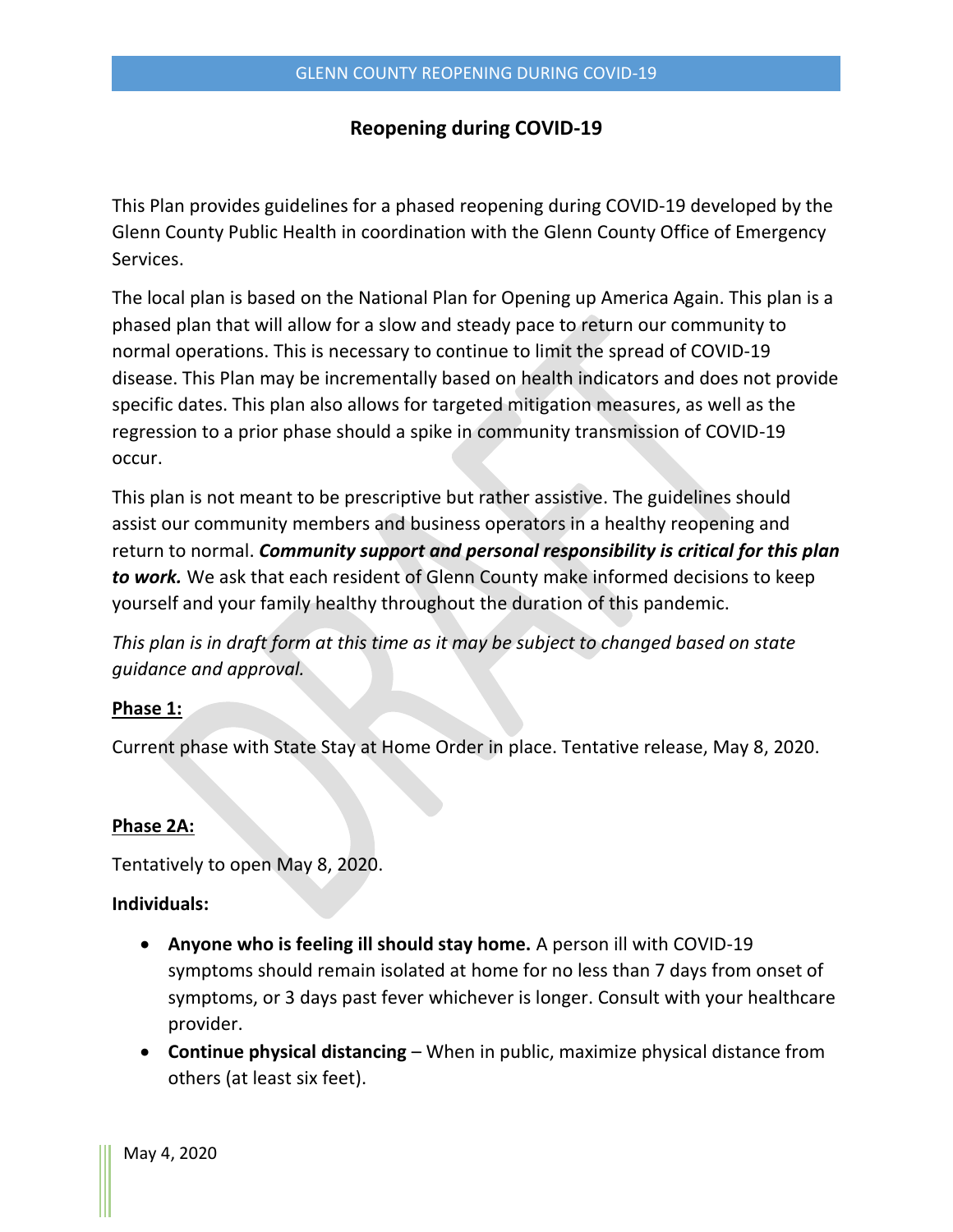- **Maintain good hygiene practices**  Washing hands, use hand sanitizer, cleaning frequently touched surfaces, covering coughs & sneezes, consider wearing a face mask in public.
- **Social Settings –** Gatherings should be limited to 10 people or less.
- **Vulnerable (high risk) individuals –** are encouraged to stay at home. Households with vulnerable members should be aware that other members of the household may increase risk of transmission if resuming normal activities. Precautions should be taken to protect the vulnerable household members.
- **Non-essential travel is discouraged.**

### **Work & Business:**

- **Return to work and business should be phased, provide appropriate physical distancing measures, and ensure sick employees do not come to work.**
	- $\circ$  Office based work should continue to allow for tele-work as much as possible.
	- o Meeting rooms, break rooms and other common areas should remain closed or be limited in capacity to provide physical distancing between employees.
	- o If you are a medium to large employer, return employees back to work in phases, rather than all at once. This will maintain physical distancing in the workplace.
	- o Protection and accommodations should be provided to employees who are high risk for COVID-19.
	- o Clean frequently touched surfaces.
	- $\circ$  Ensure sick employees remain at home or go home immediately if they become ill at work.
- **Businesses (stores and offices) may reopen\*.** 
	- o **Owners and operators are encouraged to limit the number of staff and clients in the building at a given time.**
		- **Depart 10 Degotal** Opeople in a small store or office.
		- 50% capacity for larger buildings.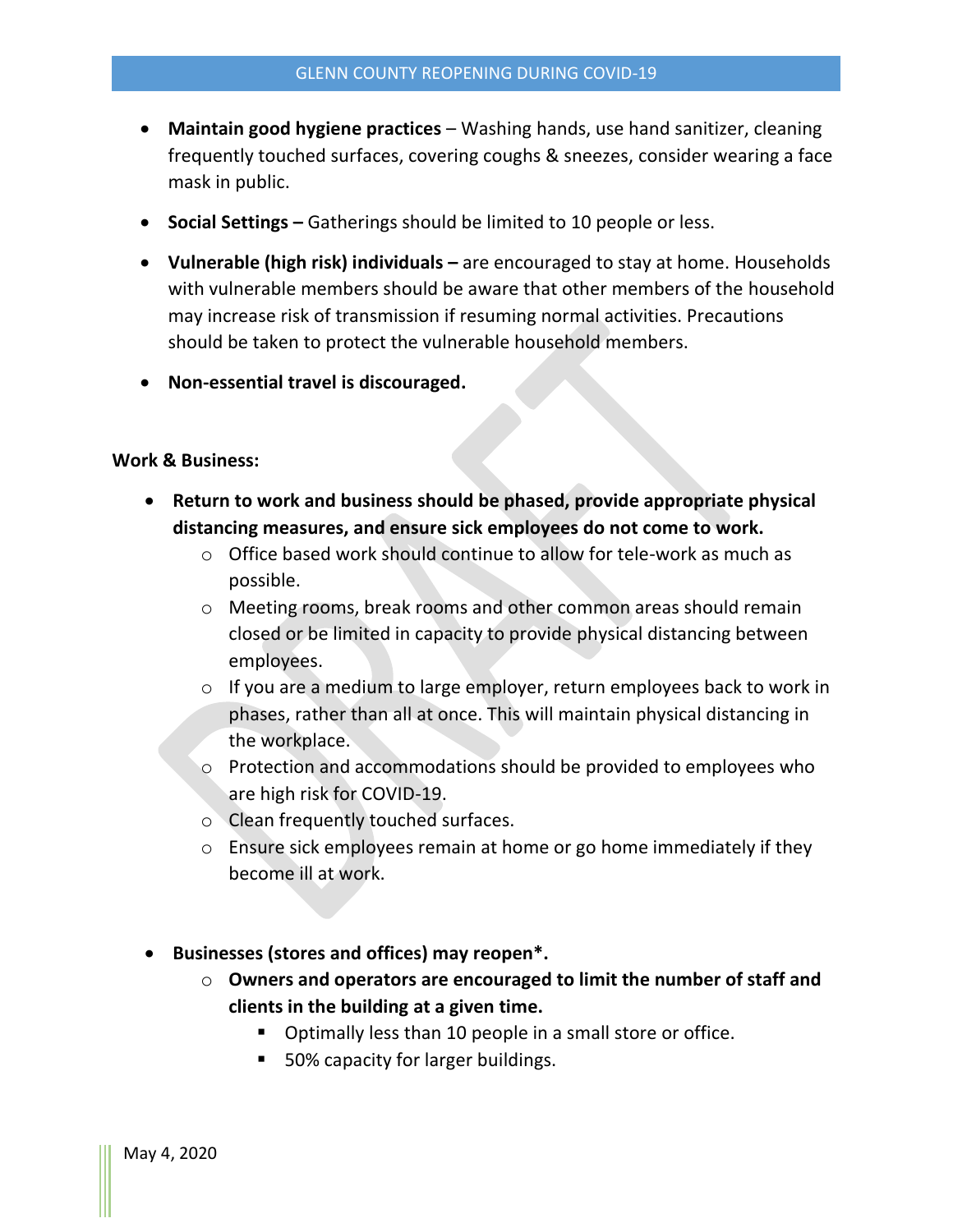- **Physical distancing of 6 feet or more should be maintained as much** as possible to limit the number of exposures.
- $\circ$  Provide as many services as feasible with limited contact for example:
	- Online or phone orders with in store or curbside pickup
	- **EXT** Limiting number of clients in a lobby or waiting area
	- **Staggering appointments**
- o Clean frequently touched surfaces.
- **Medical, dental, and optometry offices may reopen.**
	- $\circ$  Ensure adequate PPE is available to provide safe services to your clients
- **Elective surgeries may resume, as clinically appropriate.**

*\*Refer to additional guidance document for each type of business sector for detailed health & safety strategies*

*\* Licensed providers such as cosmetology, dental, medical etc. should refer to State Licensing Board and National Associations for guidelines, provisions, requirements, and timelines for reopening related to their particular profession.*

# **Outdoor recreation may open.**

- o Physical distancing should be promoted and maintained.
- o If equipment is provided it should be cleaned after use (example: golf course providing golf clubs or golf carts)
- o Organized team sports of more than 10 should remain cancelled
- o Organized youth sports should remain cancelled
- **Gatherings of no more than 10 people recommended**
	- o In addition to social settings, this applies to organized activities, groups, meetings, religious groups etc.
	- o Recommend use of technology based services for groups and meetings whenever possible.
	- o Utilize outdoor venues when practical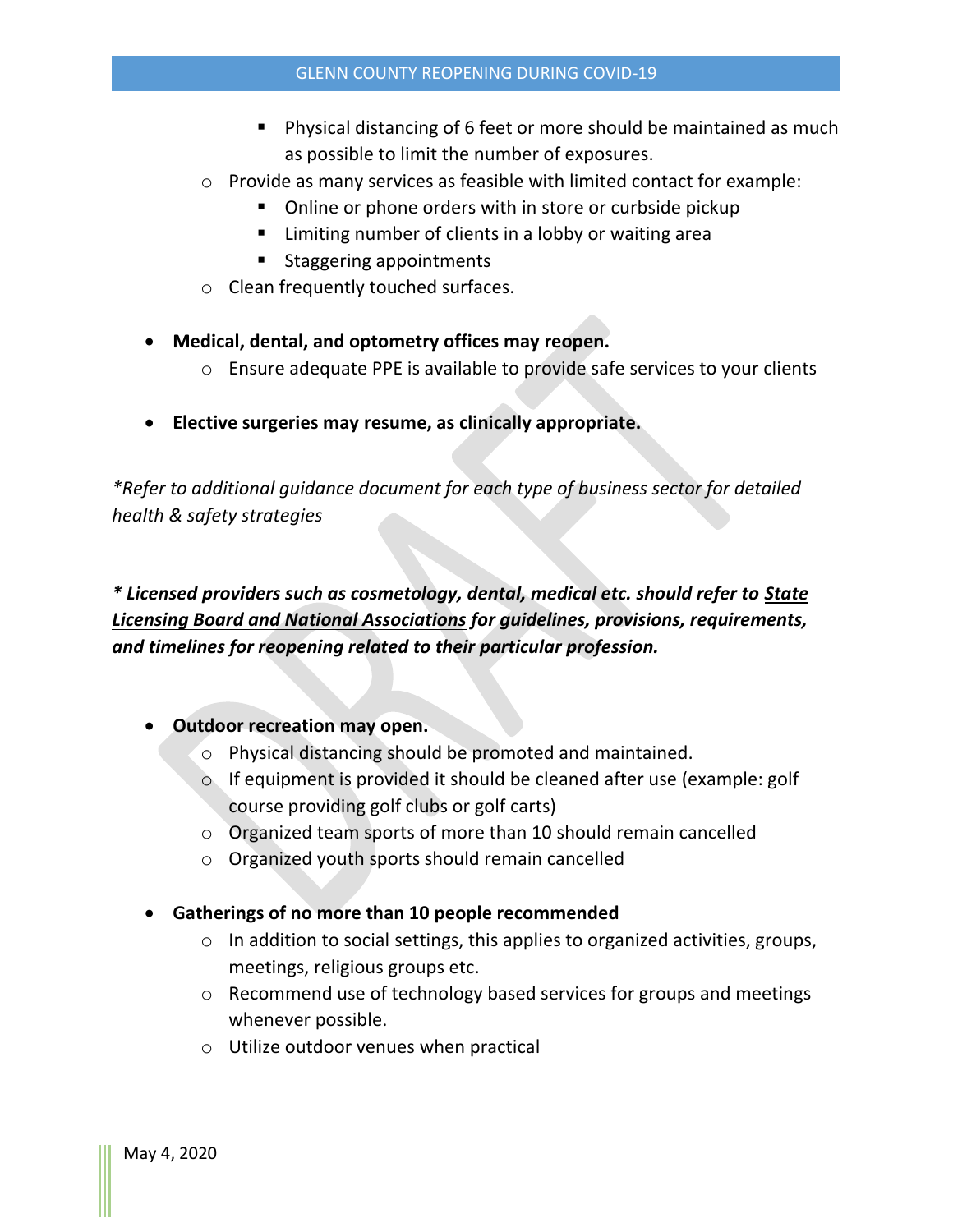# **Phase 2B:**

To be evaluated and approved by local and State health officials prior to implementation.

- **Restaurants may reopen for limited dine in options.**
	- o Tables must allow for appropriate physical distancing.
	- o No more than 50% capacity should be reached to promote physical distancing.
	- o Take out options should continue to be promoted.
	- o Frequent cleaning and sanitation must occur.

*\*Timeline and restrictions for reopening may be dependent on State provisions related to licensing for establishments that have an Alcohol Beverage Control permit. Please check with the State Board for additional restrictions and provisions.*

- **Personal Services may reopen only under strict adherence of physical distancing and frequent sanitation**
	- $\circ$  Limit the number of staff and clients in the building at a given time.
		- **Optimally less than 10 people.**
		- No more than 50% capacity.
	- o Clients must be a minimum of 6 feet apart
	- o Limit one person per service provider at a time.

\**See Personal Care Services Health & Safety Guidance Document*

*\*If you are licensed by the State, please refer to your licensing Board for additional guidelines, provisions, and requirements related to your particular profession.*

- **Gyms may reopen only under strict adherence of physical distancing and frequent sanitation**
	- $\circ$  Limit the number of clients at a given time
	- $\circ$  Spread out equipment or only allow the use of every other workout station
	- o Clients must be a minimum of 6 feet apart
	- o Class based workouts should remain cancelled
	- o Equipment and frequently touched surfaces must be sanitized between

*\*See Gym and Indoor Exercise Facility Health & Safety Guidance Document*

May 4, 2020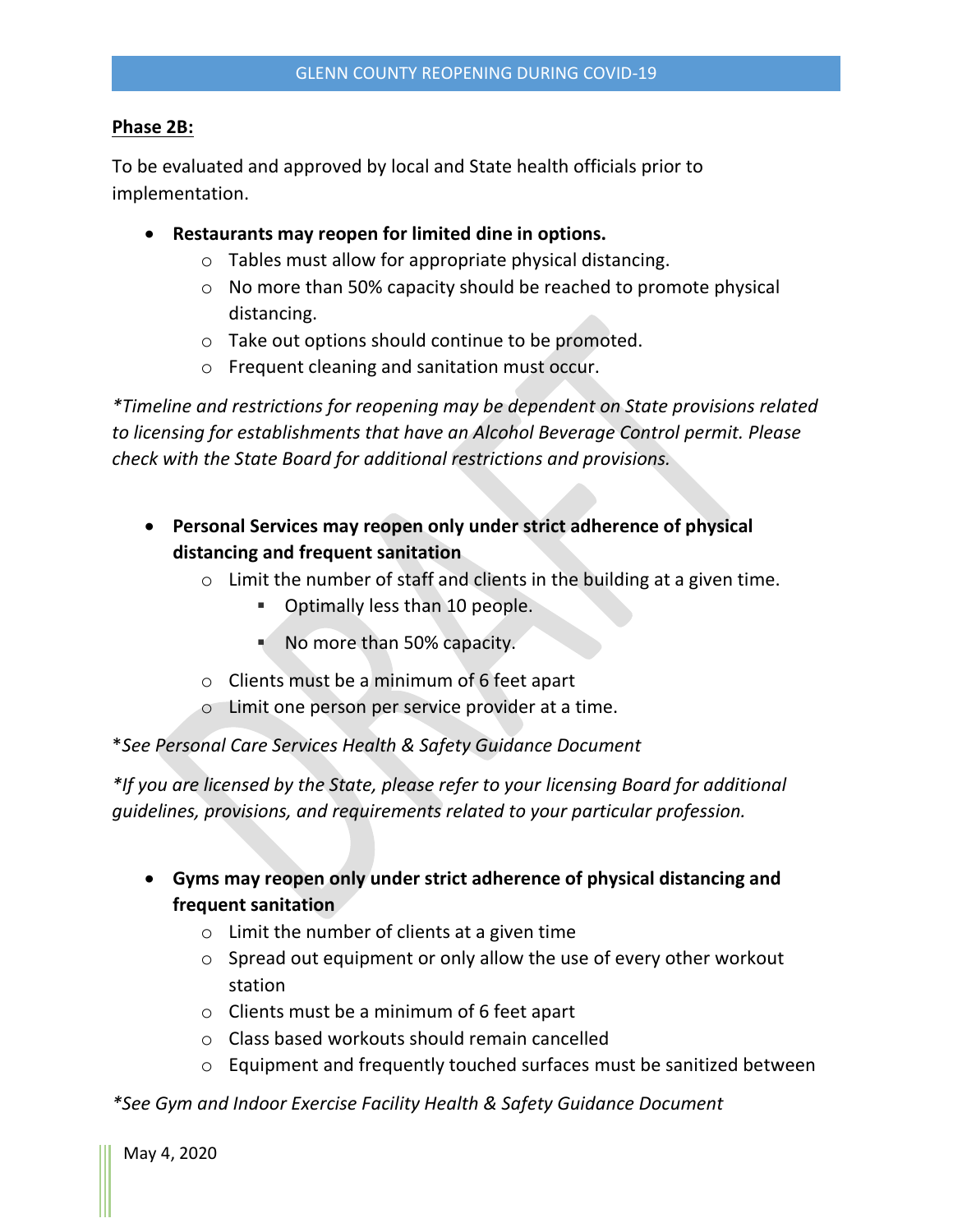# **What should remain closed:**

- Bars should remain closed except where food is served and may fall under restaurant guidance
- Public and community pools should remain closed.
- Organized youth sports.
- Large, congregate settings should remain closed. Examples:
	- o Schools
	- o Camps
	- o Churches, synagogues, mosques, temples
	- o Theaters
- Senior residential and care facilities should be closed to non-essential visitors.

# **Phase 2 will stay in place and be evaluated by local officials.**

- **Evaluation and monitoring:**
	- o Regional medical and EMS data will be monitored
	- o Local healthcare facilities will continue to provide at least weekly situation reports
	- o Local and regional testing will be monitored
	- o Case investigation and contact tracing will be conducted
	- o Coroner reports will be reviewed
- **Should an increase in illness occur, targeted mitigation measures will be employed as determined by the EOC. This could include one or more of the following:**
	- o Increased monitoring of exposed contacts
	- o Stricter quarantine of contacts
	- o Increased recommended use of PPE
	- o Recommended reduction in worksite staff
	- $\circ$  Sanitation of a specific facility
	- o Closure or partial closure of a specific facility
	- o Recommended reduction in social gatherings
	- o Return to takeout only options for restaurants
	- o Cancellation of elective procedures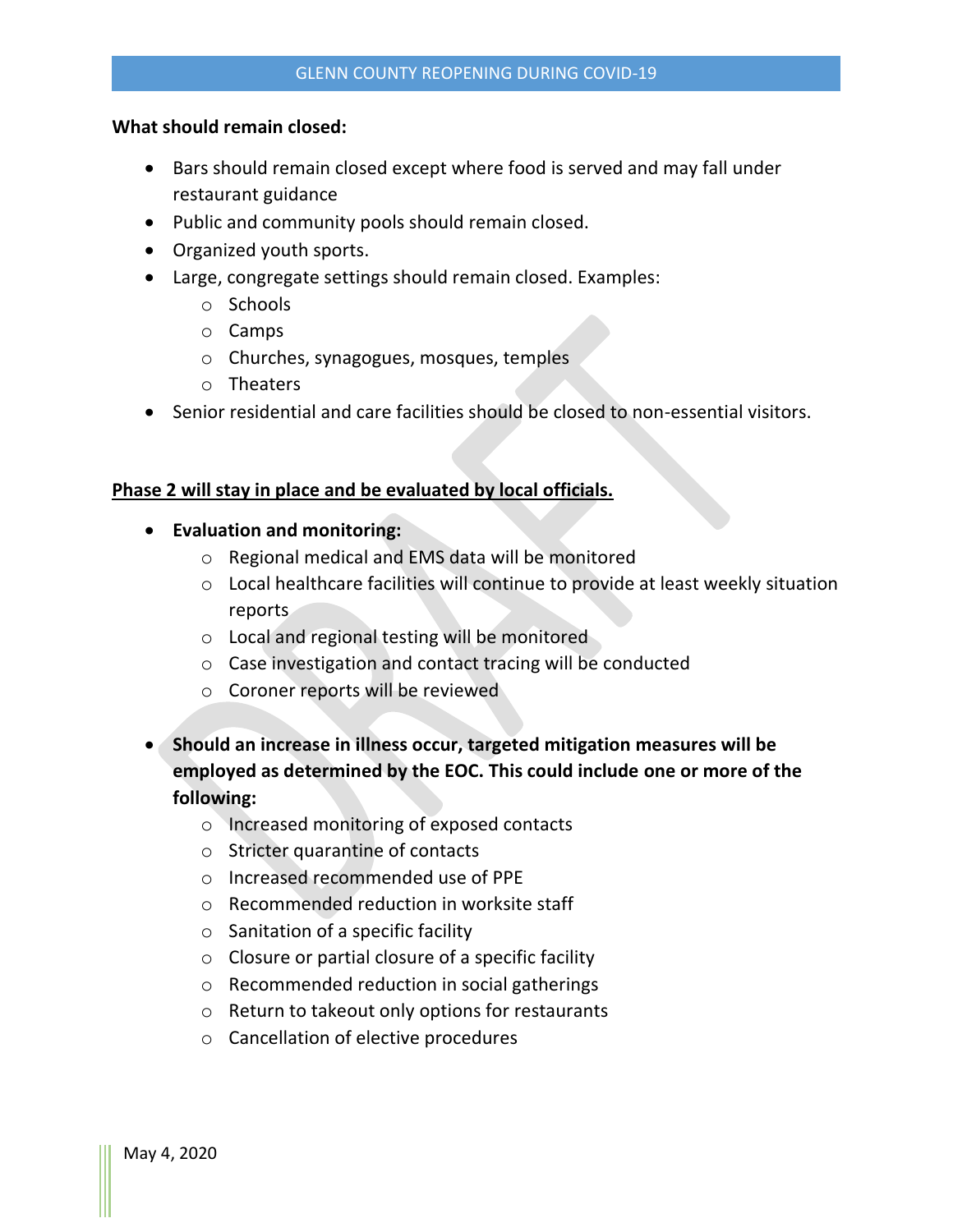- **Should the increase in community spread of illness be significant, the public will be asked to return to stricter protocols.**
- **•** Should no significant increase in cases occur over a period of at least one **month; then we will enter phase three for reopening which allows for decrease in recommended restrictions.**

May 4, 2020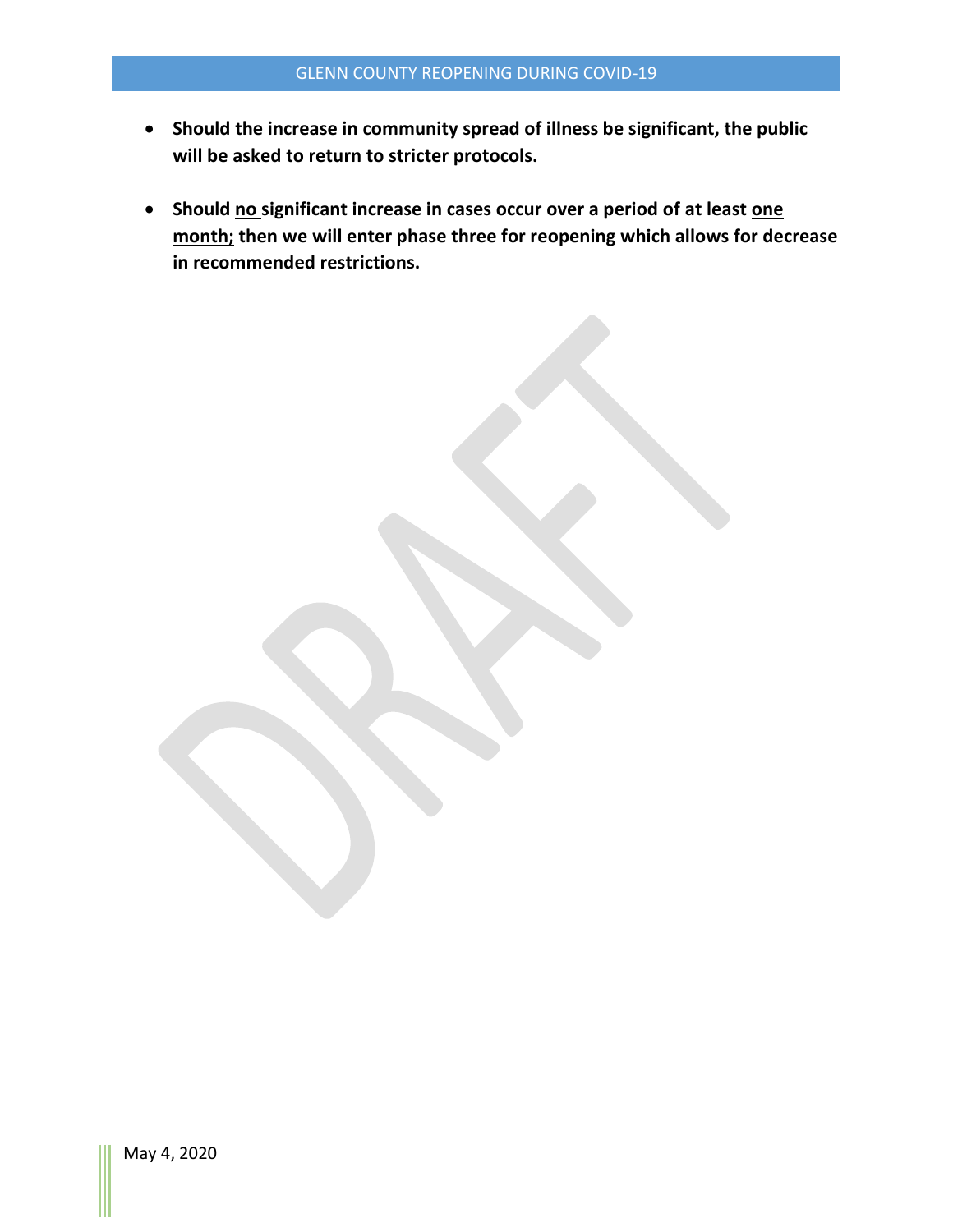### **Phase 3**

**Changes from Phase 3:**

- **Social Settings –** Gatherings should be limited to 50 people or less.
- **Travel may resume**
- **Bars may open** with appropriate physical distancing and diminished occupancy.
- **Gyms –** may resume group trainings and classes with appropriate physical distancing.
- **Organized team sports may resume** with appropriate physical distancing & hygiene protocols.
- **Congregate settings may open** with appropriate physical distancing & hygiene protocols:
	- o Schools
	- o Camps
	- o Organized youth activities
	- o Organized sports
	- o Churches, synagogues, mosques, temples
	- o Theaters

# **Phase 3 will stay in place and be evaluated by local officials.**

- **Should an increase in illness occur, targeted mitigation measures will be employed as determined by the EOC. This could include one or more of the following:**
	- o Increased monitoring of exposed contacts
	- o Stricter quarantine of contacts
	- o Increased recommended use of PPE
	- o Recommended reduction in worksite staff
	- $\circ$  Sanitation of a specific facility
	- o Closure or partial closure of a specific facility
	- o Recommended reduction in social gatherings
	- o Closure or partial closure of congregate settings
	- o Return to takeout only options for restaurants
	- o Cancellation of non-essential travel
	- o Cancellation of elective procedures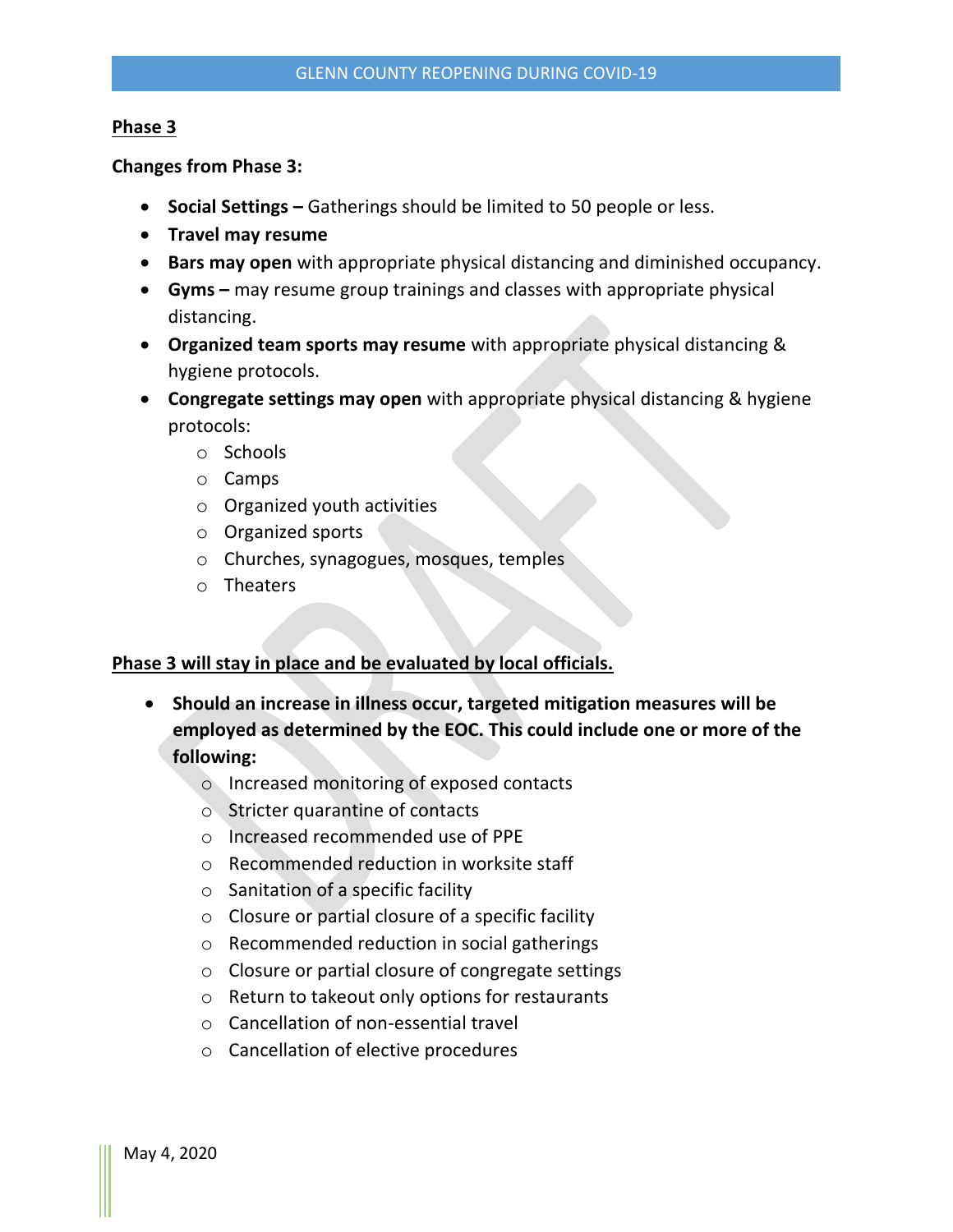- **Should the increase in community spread of illness be significant, the public will be asked to return to stricter protocols.**
- **•** Should no significant increase in cases occur over a period of one month, then **we will enter phase four for reopening which allows for additional decrease in restrictions.**